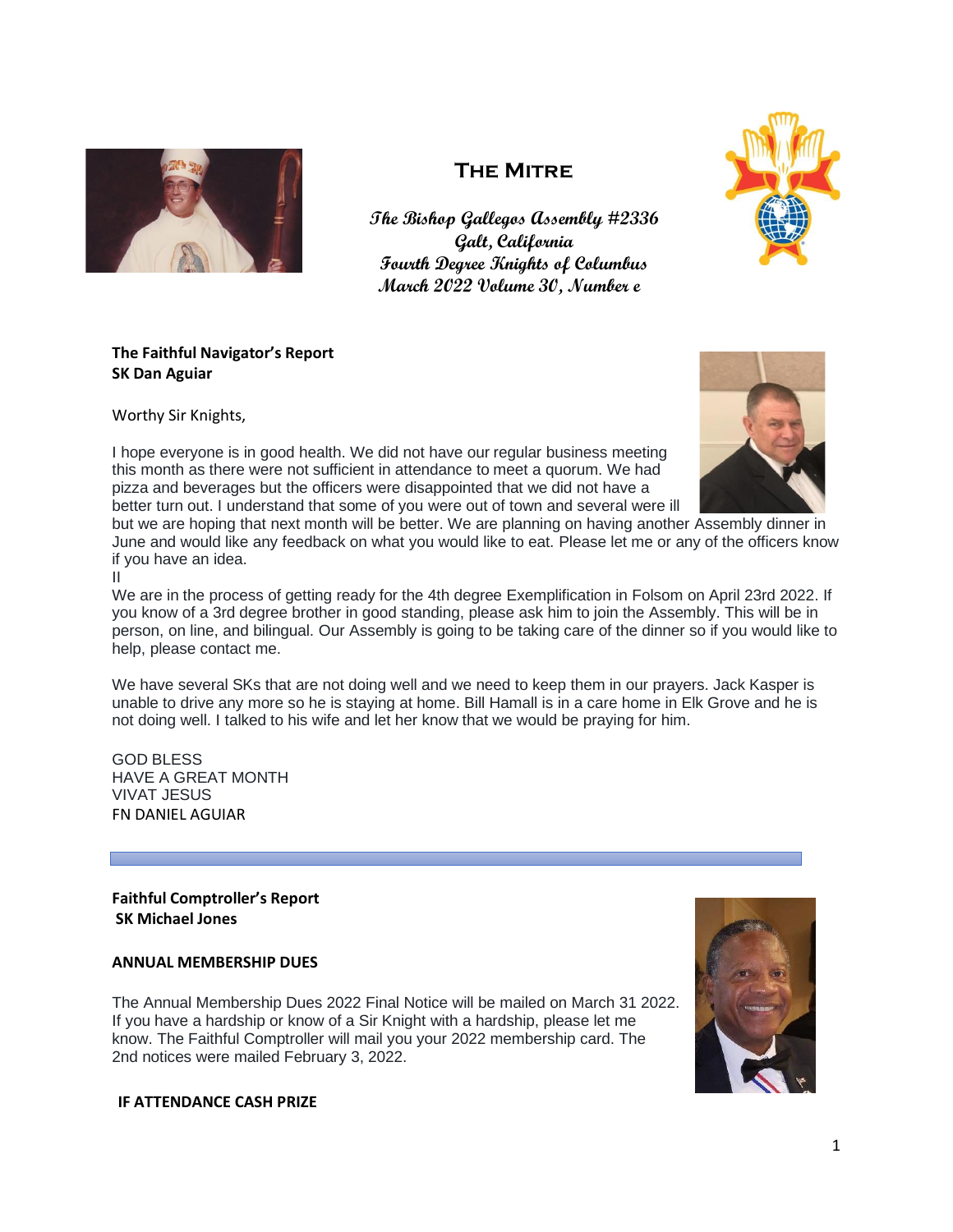As an incentive to boost attendance at our monthly meetings, we will start up the IF ATTENDANCE AWARD at the March Business Meeting. Next Month's IF award will be \$10. If your name is drawn, and if you are present, you win the \$ in the pot. If not, an additional \$10.00 is added each month to the pot until someone wins. When someone wins we start all over at the next Business Meeting. Attendance is Mandatory to receive the IF Attendance Cash Prize. See you at our March 22nd Business Meeting.

## **RAFFLE DRAWING**

We will start up the Business Meeting Raffle Drawing at the March Business Meeting.

## **THE FOURTH DEGREE EXEMPLIFICATION SATURDAY APRIL 23, 2022 (IN PERSON)**

There will be an Exemplification of the Patriotic (4th) Degree held in Folsom at St John the Baptist Saturday April 23rd (attached).

Now is the time to talk to the 3rd degree members in your Council and invite them to the April Exemplification.

## **A PRAYER FOR PROTECTION IN TIME OF PANDEMIC**

In this time of distress please continue to pray for all our Sir Knights, Ladies and all our families and all our communities. Please let us know if any Sir Knights or their Ladies or families need to be added to our prayer list.

Supreme link: <http://www.kofc.org/en/news-room/articles/novena-prayer-for-protection.html>

Grand Knights - please check your members and if any Brothers are in distress, one way to help is Columbian Charities (365 Club):

<https://www.californiaknights.org/culture-of-life/california-columbian-charities-365club/> CORONAVIRUS / COVID-19

I pray you and your families are doing well. For sure these are trying times for us all. Please see the COVID Response Program Guidebook (attached).

Here are some important steps we are asking our councils to take such as:

Establish a Council 'Phone Tree' in order to reach out to each of their respective members and ask how they are doing.

Reach out to their Pastor and ask how they can help the parish. One suggestion is to help to reach out to all elderly parishioners to see how they are coping and if they are in need of help.

Reach out to your respective Diocese to see how you and your Councils can help.

We know there are some doing similar efforts already and we are blessed they are doing so. All we ask is that they do it in concert with the diocese, the chapter and the state. Together we will survive this serious health issue and show our communities just who the Knights of Columbus are: Knights of Faith, Knights of Charity, and Knights of Action.

# **RECRUITING DURING THE PANDEMIC**

Be Creative "Can Do Attitude"

• Leave No Neighbor Behind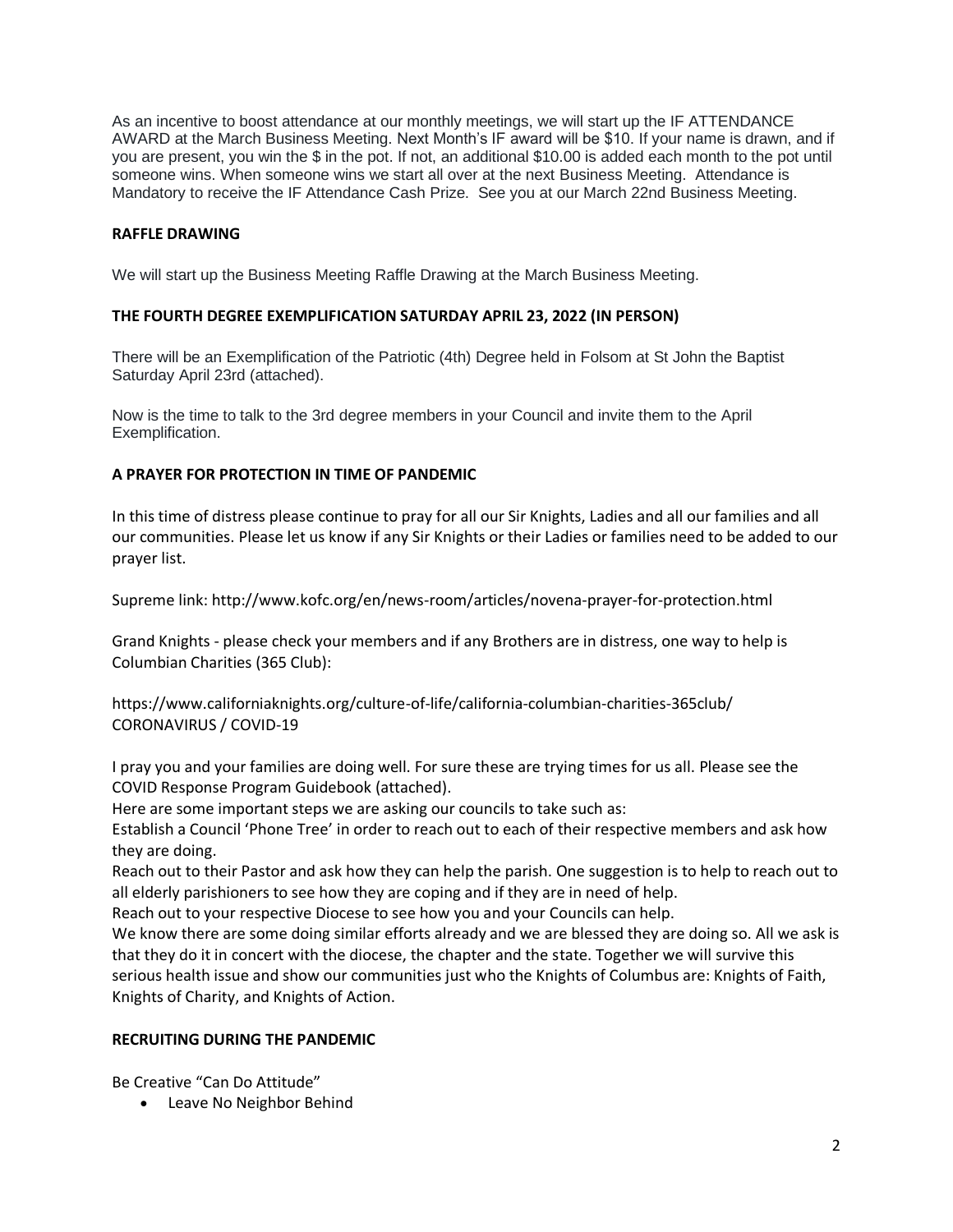- Run Ad and Church posters "Why Join & Join Now"
- Use Social Media and other Ads
- Boost your Facebook Ads
- Pulpit announcements
- Ask men helping as Ushers, cleaning Church and pews
- Ask men attending virtual Council Fraternal Benefits Seminar
- Ask men volunteering at local food bank

# **RECRUITMENT**

Recruiting new members is essential to the continued growth and well-being of your council and the Order. We are a brotherhood of Catholic men who each play a part in improving the world around us, one community at a time. We stand together in faith and are dedicated to upholding our principles of Charity, Unity, Fraternity and Patriotism. The primary purpose of the Fourth Degree is to foster the spirit of patriotism by promoting responsible citizenship and a love of and loyalty to the Knights' respective countries through active membership in the Fourth Degree Assembly. I request you Sir Knights to reach out to your Council Third Degree Brother Knights and ask them to join the Patriotic Degree of the Order.

# **THE NEW 4TH DEGREE UNIFORM**

Effective 12/31/2020, the new uniform is the only uniform allowed on all Honor Guard call-outs. The Supreme Knight and the Supreme Master issued a new directive to the District Masters at their Provincial Meeting. The tuxedo and dark suits are not allowed to march or process with the uniformed Honor Guard. The reason for this is to maintain uniformity in the ranks.

The New 4th Degree official dress uniform can be purchased at Knights of Columbus Knights Gear [http://www.knightsgear.com.](http://www.knightsgear.com/) If you want to join the Assembly Honor Guard, we will finance your new 4th Degree official dress uniform. For more information, please see the Faithful Comptroller. If you are an Honor Guard member and no longer using your regalia, please consider donating your uniform to the Bishop Gallegos Assembly #2336.

## **Honor Guard Captain's Report SK Mike Amparan**

Worthy Sir Knights,

The Honor Guard continues to practice in preparation for the 4<sup>th</sup> Degree Exemplification and Honor Guard competition in April. Worthy Sir Knights interested in joining the Guard should contact me. Thank-you!



God bless you all.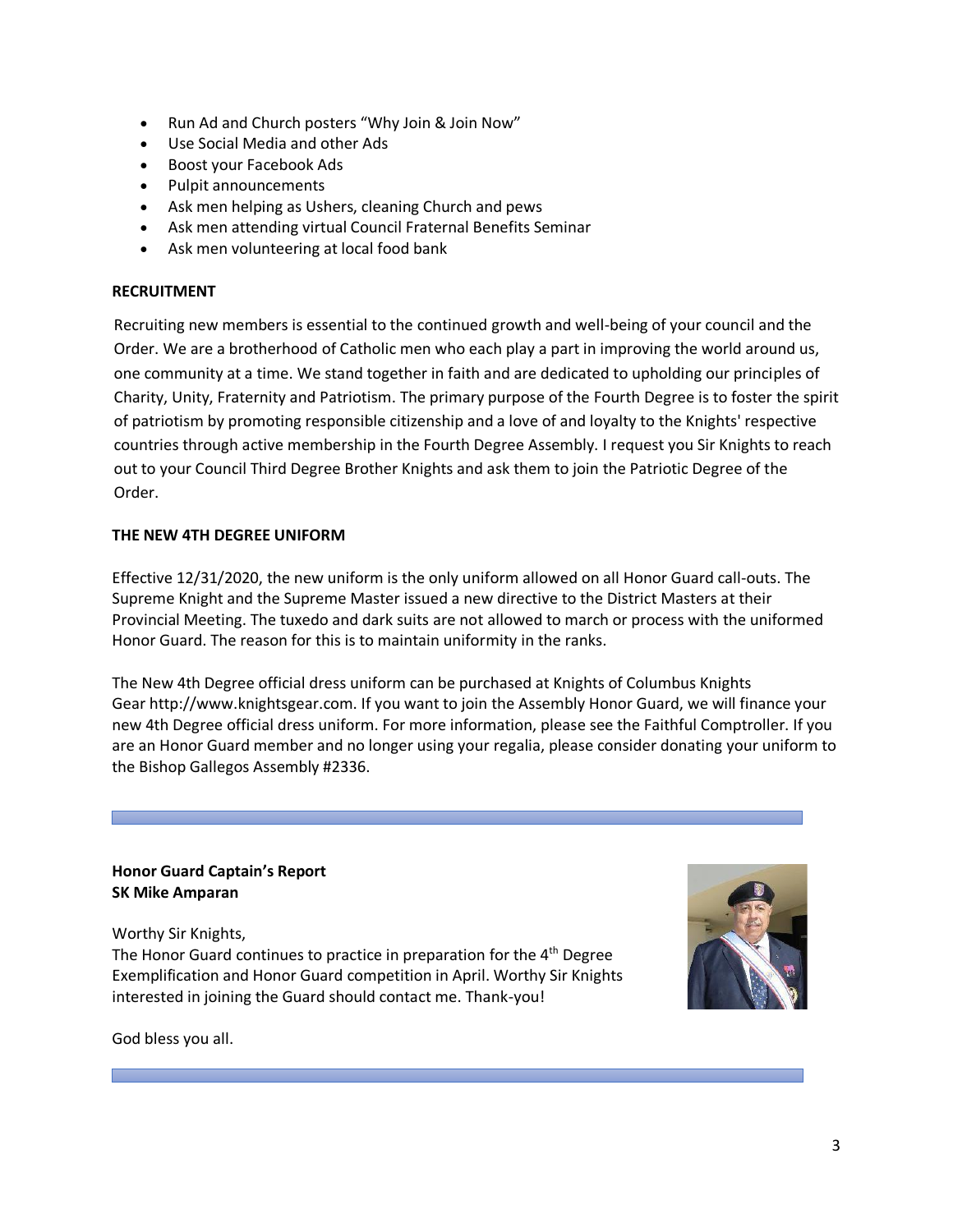#### **Mitre Editor's Report**

## **SK Marcus Mimnaugh**

Happy March birthdays! Please wish these SKs a Happy Birthday:

If your birthday is not listed, please let me know.

| Alfredo Valle          | 01 |
|------------------------|----|
| Gary Lomazzi           | 04 |
| <b>Martin Martinez</b> | 12 |
| Linus Pittman          | 15 |

Michael Pintacura 17 John Brodie 25 Dan Brennan 30

If your birthday is not listed, please let me know.

Please visit the Assembly website at:

## **[www.assembly2336.com](http://www.assembly2336.com/)**

## Please Pray for Our Sick Brother Sir Knights and their Families:

Steve Machado Keith and Raquel Henry Michael Breverly Arlene Costello Charles and Ester Obiora Jack Kasper

- Pat and Niel Evans Dan and Ofelia Wayne Rick Garcia Baby Abby Montgomery Baby Arianna Starkweather Phil Cruz and Family
- Dennis Zanardi Richard P. Ramirez Don and Barbara Schulte Santiago Moralez Barry Renn Bill Hamall Bob Jett

# **March**

- Planning Meeting, Wednesday, March 9<sup>th</sup>, 7:00 PM o CCC Galt
- Business Meeting, Tuesday, March 22<sup>nd</sup>, 7:00 PM o CCC Galt

#### **April**

- Planning Meeting, Wednesday, April 13<sup>th</sup>, 7:00 PM o St. Joseph Parish
- Business Meeting, Tuesday, April 26<sup>th</sup>, 7:00 PM o CCC Galt